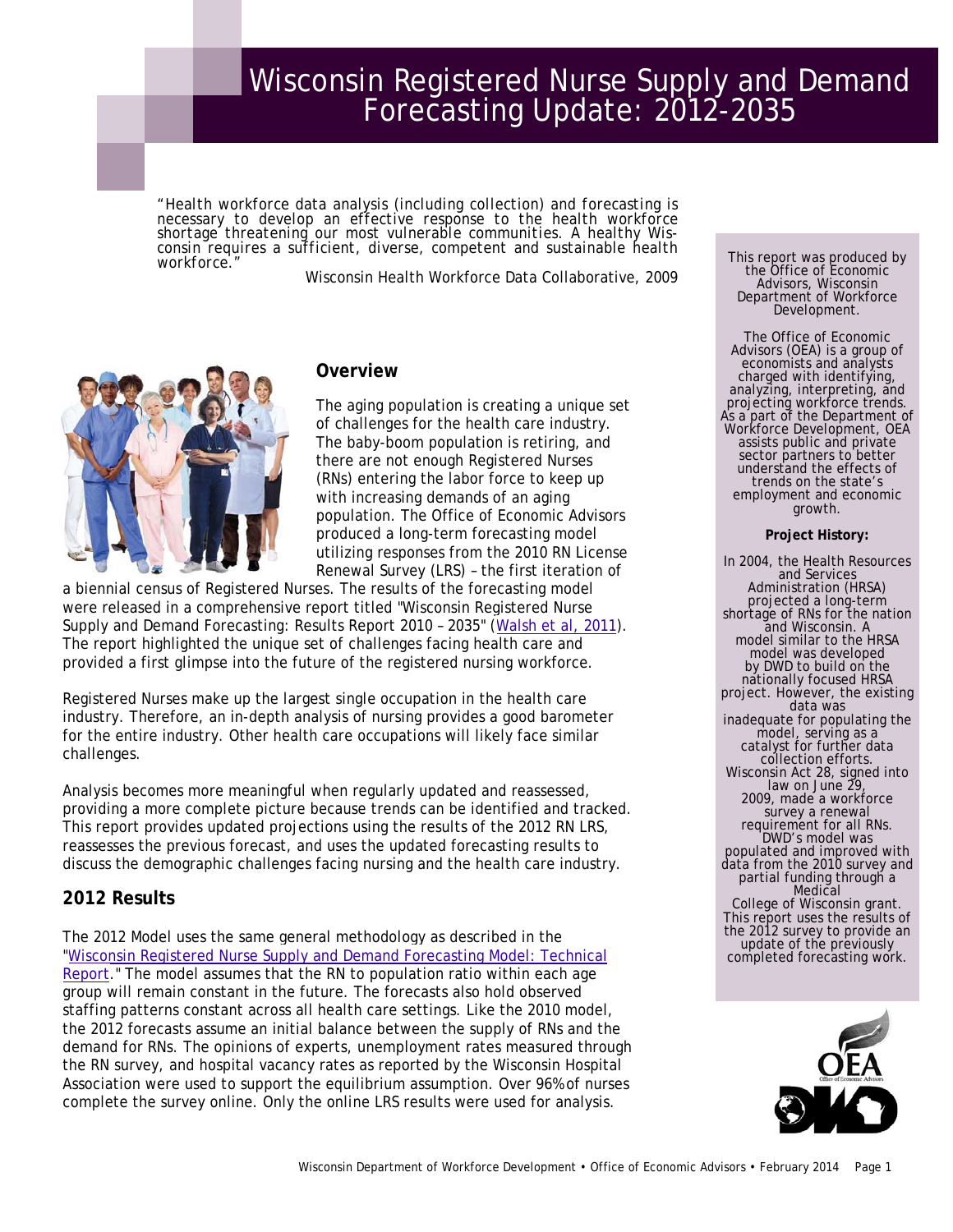The 2012 Forecasting Model projects supply and demand of RNs from 2012 to 2035. About 61,000 licensed nurses were part of the workforce in 2012. The number is expected to essentially hold flat through 2035, but the demand for nurses is projected to steadily rise over the same period. There will not be enough RNs to meet the increasing health care needs of an aging population under the status quo.



**Table 1: Projected RN Supply, Demand, and Gap in Wisconsin, 2012-2035 (Base Case, Head Count, Broad Nursing Workforce)** 

| <b>Results</b> | 2012   | 2015     | 2020     | 2025      | 2030      | 2035      |
|----------------|--------|----------|----------|-----------|-----------|-----------|
| Base Supply    | 61,100 | 61,500   | 62,000   | 61,400    | 61,100    | 61,100    |
| Base Demand    | 61.100 | 63,400   | 67.900   | 73,300    | 79.200    | 84,500    |
| Gap            |        | $-1.800$ | $-5.900$ | $-11.800$ | $-18.000$ | $-23.500$ |
| Percent Gap    | 0.0%   | $-3.0%$  | $-9.6%$  | $-19.3%$  | $-29.5%$  | $-38.4%$  |

# **Revisions to 2010 Results**

The 2010 RN forecasts were revised to incorporate recently updated population projections. Overall population growth and growth rates within most age groups are expected to be lower than originally projected. Although revised population growth expectations lowered both supply and demand RN projections, the projected gap between supply and demand increased slightly from the original 2010 forecasts. However, the general trend and outlook remained the same. The demand for RNs will steadily increase while supply is expected to essentially hold flat.

Remaining mentions of the 2010 model and comparisons to 2012 forecasts will reference the revised 2010-2035 forecasts that use the more recent population projections. The revised 2010 model allows for a more accurate comparison between 2010 and 2012 results.

|                        |      |         | (base case, rieau courit, broad Nursing Workforce) |          |          |          |
|------------------------|------|---------|----------------------------------------------------|----------|----------|----------|
| <b>Results</b>         | 2010 | 2015    | 2020                                               | 2025     | 2030     | 2035     |
| Gap Percent - Original | 0.0% | $-2.5%$ | -8.3%                                              | $-17.4%$ | $-26.9%$ | $-34.4%$ |
| Gap Percent - Revised  | 0.0% | $-3.2%$ | $-9.7%$                                            | $-19.2%$ | $-29.2%$ | $-38.1%$ |
| Numeric Difference     |      | $-400$  | $-700$                                             | -800     | $-1.100$ | $-1,600$ |

| Table 2: Projected Gap Between Supply and Demand, 2010-2035 Original and Revised |  |
|----------------------------------------------------------------------------------|--|
| (Base Case, Head Count, Broad Nursing Workforce)                                 |  |